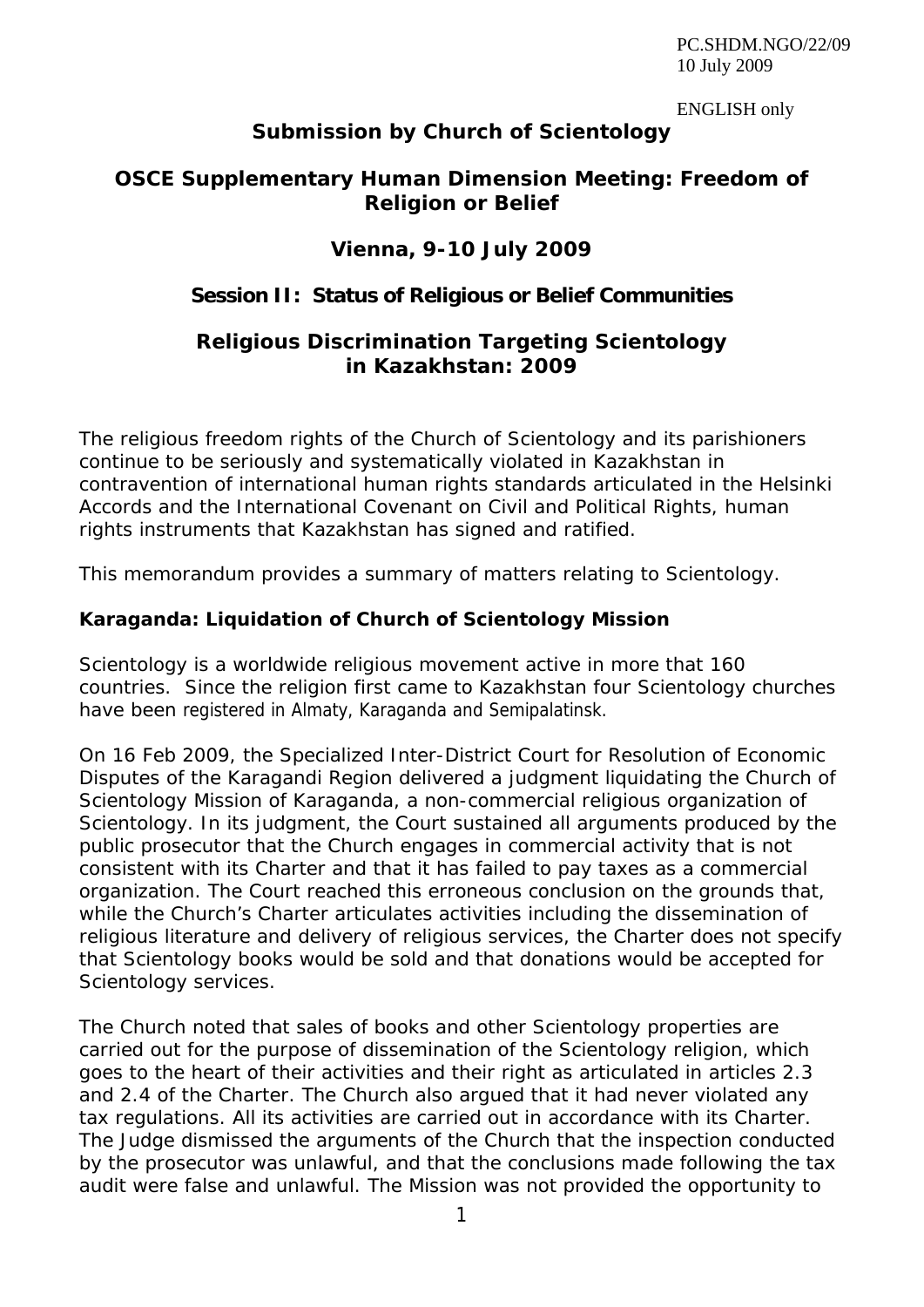proffer evidence showing that it operated as an idealistic non-profit religious organization and did not engage in any commercial activity.

The Court also accepted the prosecution's argument that the activities of the Church of Scientology "entail a threat to the national security of the Kazakhstan Republic, as well as to the health of its residents". In reaching this erroneous conclusion, the Court accepted "expertises" filed by the prosecution arguing that Scientology Scriptures are not religious materials and that Scientology services are not religious in nature but instead are "aimed at the use of mind technologies to alter the state of consciousness of individuals". The Court accepted these expertises even though this assessment of the religion is completely false and violates human rights law which mandates that the government may not evaluate religious beliefs as such evaluations are inherently discriminatory. *See, e.g., Church of Scientology Moscow v. Russia* (no. 18147/02) (April 2007).

The Court did not accept the Church's arguments that the expert opinions were inaccurate, contrary to overwhelming international academic, judicial and administrative opinion and evidence and unlawful as they were conducted without notifying the Church and were procedurally and substantively completed in noncompliance with the law. These arguments were rejected by the Court even though two of the three expert opinions were not signed and the one expertise that was supposedly from the Chair of the Religious Committee was signed by someone else.

The Court also refused to allow the Church to submit other expertises finding that the books and services were religious and to call witnesses to testify to this effect. Finally, the Church noted that the expertises were conducted in violation of Article 4 of the Law of the Kazakhstan Republic on Freedom of Religion and on Religious Associations as they were carried out without the required participation of representatives of religious organizations, lawyers and other experts in the field of freedom of conscience, rendering them unlawful and inherently deficient. These arguments were also rejected by the Court.

This decision violated due process in that it was made without providing the Church with an opportunity to put forward witnesses and evidence on key issues in the case. In March 2009, the Church and its parishioners filed separate appeals of this liquidation decision to the Karagandi Regional Court on the grounds that it is unconstitutional, violates the Church's right to religious freedom and freedom of association and offends fundamental due process. These appeals were summarily rejected in June 2009. Supervisory appeals are pending.

Liquidation is effectively a "death sentence" for a religious organization which represents a drastic government action terminating the very existence of the Church of Scientology Mission, making it impossible for this religious organization to exercise the Church's fundamental right to religious freedom and parishioners' right to practice their religion. In its General Comment, the UN Human Rights Committee makes it very clear that the freedom to manifest religion protected by Article 18 of the International Covenant on Civil and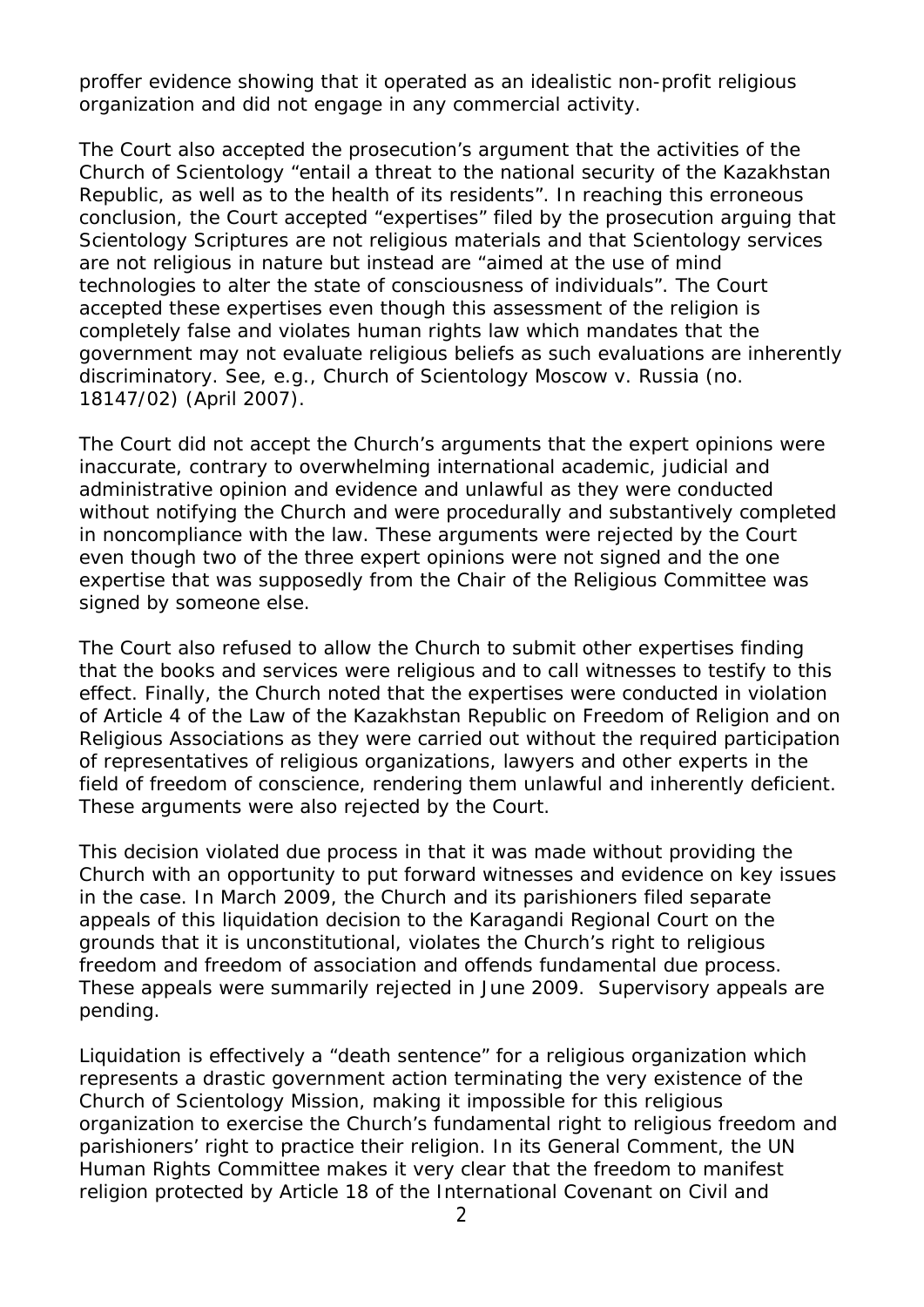Political Rights, a treaty signed and ratified by Kazakhstan, extends to the Church of Scientology and other new faiths:

- 1. The right to freedom of thought, conscience and religion (which includes the freedom to hold beliefs) in article 18.1 is far-reaching and profound; it encompasses freedom of thought on all matters, personal conviction and the commitment to religion or belief, whether manifested individually or in community with others. The Committee draws the attention of States parties to the fact that the freedom of thought and the freedom of conscience are protected equally with the freedom of religion and belief. The fundamental character of these freedoms is also reflected in the fact that this provision cannot be derogated from, even in time of public emergency, as stated in article 4.2 of the Covenant.
- 2. Article 18 protects theistic, non-theistic and atheistic beliefs, as well as the right not to profess any religion or belief. The terms "belief" and "religion" are to be broadly construed. Article 18 is not limited in its application to traditional religions or to religions and beliefs with institutional characteristics or practices analogous to those of traditional religions. *The Committee therefore views with concern any tendency to discriminate against any religion or belief for any reason, including the fact that they are newly established, or represent religious minorities that may be the subject of hostility on the part of a predominant religious community.*

Likewise, the OSCE has from its inception recognized the importance of legal personality and entity structure to religious organizations as part of their right to freedom of religion or belief. The concern with this issue has been reemphasized in recent years during the OSCE Human Dimension Seminar on religious freedom and by ODIHR's Advisory Panel of Experts on Freedom of Religion in its *Guidelines for Review of Legislation Pertaining to Religion or Belief.*<sup>1</sup> As Kazakhstan is set to assume the Chair in Office of the OSCE in 2010, it should respect and protect these rights instead of engaging in liquidation of targeted religious communities.

Moreover, the 2007 decision of the European Human Rights Court in the *Church of Scientology Moscow v. Russia* case reaffirms the right of religious communities like the Church of Scientology to be free from arbitrary State interference.

"While religious freedom is primarily a matter of individual conscience, it also implies, *inter alia*, freedom to "manifest [one's] religion" alone and in private or in community with others, in public and within the circle of those whose faith one shares. Since religious communities traditionally exist in the form of organised structures, Article 9 must be interpreted in the light of Article 11 of the Convention, which safeguards associative life against unjustified State interference. Seen in that perspective, the right of believers to freedom of religion, which includes the right to manifest one's

j

<sup>&</sup>lt;sup>1</sup> Guidelines for Review of Legislation Pertaining to Religion or Belief, prepared by the OSCE Advisory Panel of Experts on Freedom of Religion or Belief in Consultation with the Venice Commission (2004) Section 5.1.2.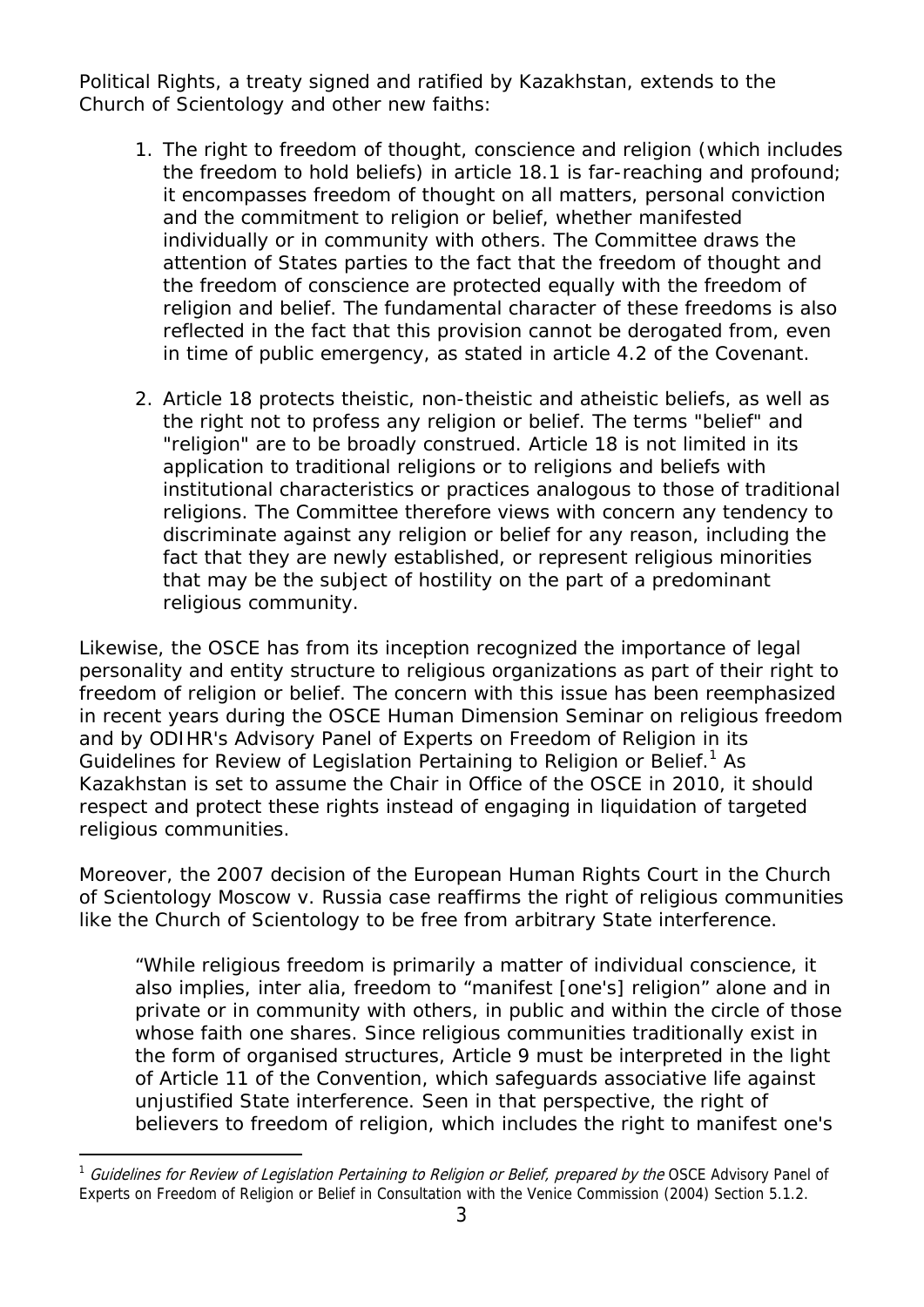religion in community with others, encompasses the expectation that believers will be allowed to associate freely, without arbitrary State intervention. Indeed, the autonomous existence of religious communities is indispensable for pluralism in a democratic society and is thus an issue at the very heart of the protection which Article 9 affords. The State's duty of neutrality and impartiality, as defined in the Court's case-law, is incompatible with any power on the State's part to assess the legitimacy of religious beliefs."

The decision of the Human Rights Court in the *Church of Scientology Moscow* case mandates that States cannot intervene arbitrarily into religious matters and are strictly prohibited from evaluating or reinterpreting the internal validity of religious beliefs genuinely held by individual believers or religious communities like Scientology. Any attempt to investigate, evaluate or question Scientology beliefs would thus violate the duty of a State to be neutral and impartial. Yet, that is precisely what the government has done in this liquidation suit in violation of the Church's fundamental rights.

#### **Ongoing KNB Harassment and Bad Faith Investigations**

In the morning of 8 October 2008, officials from Kazakhstan's Committee of National Security (KNB)<sup>2</sup> in Almaty raided and conducted a search and seizure of the premises of the Church of Scientology Mission of Almaty and the Scientology Mission of Medeo (Medeo is a district of Almaty) as well as the Almaty Mission District Office. The KNB also raided the homes of four executives of the Missions to search their premises, seize documents and bring them in for interrogation as well as the home of certain Mission staff that also contained the Almaty Mission's archives. Nine different locations were subjected to raids followed by searches and seizures.

The raids were executed by approximately 52 KNB officials who rushed into the Missions and the flats of executives. The KNB alerted the media prior to conducting the searches and seizures; KNB officials arrived at the Almaty Mission accompanied by a Kazakhstan TV crew to film the raid.

The KNB seized and confiscated almost all the computers from the Missions. In addition, the majority of files in the Mission were seized, including all accounting and financial files. Materials seized included Scientology Scriptures and religious artifacts used in Scientology religious services known as E-Meters. All the confidential priest-penitent materials (referred to as PC Folders) provided by parishioners to Church ministers as part of the delivery of the central sacrament of the Scientology religion, known as auditing<sup>3</sup>, which memorialize the spiritual progression of parishioners were seized.

 $\overline{a}$  $2$  Kazakhstan's National Security Committee (KNB) was established on June 13, 1992. It includes the Service of Internal Security, Military Counterintelligence, Border Guard, several Commando units, and Foreign Intelligence (Barlau).

 $3$  Auditing is a core religious practice in Scientology. It is a unique form of spiritual counseling involving an auditor (from the Latin *audire* meaning to hear or listen) who is a minister or minister in training in the Scientology religion and a parishioner.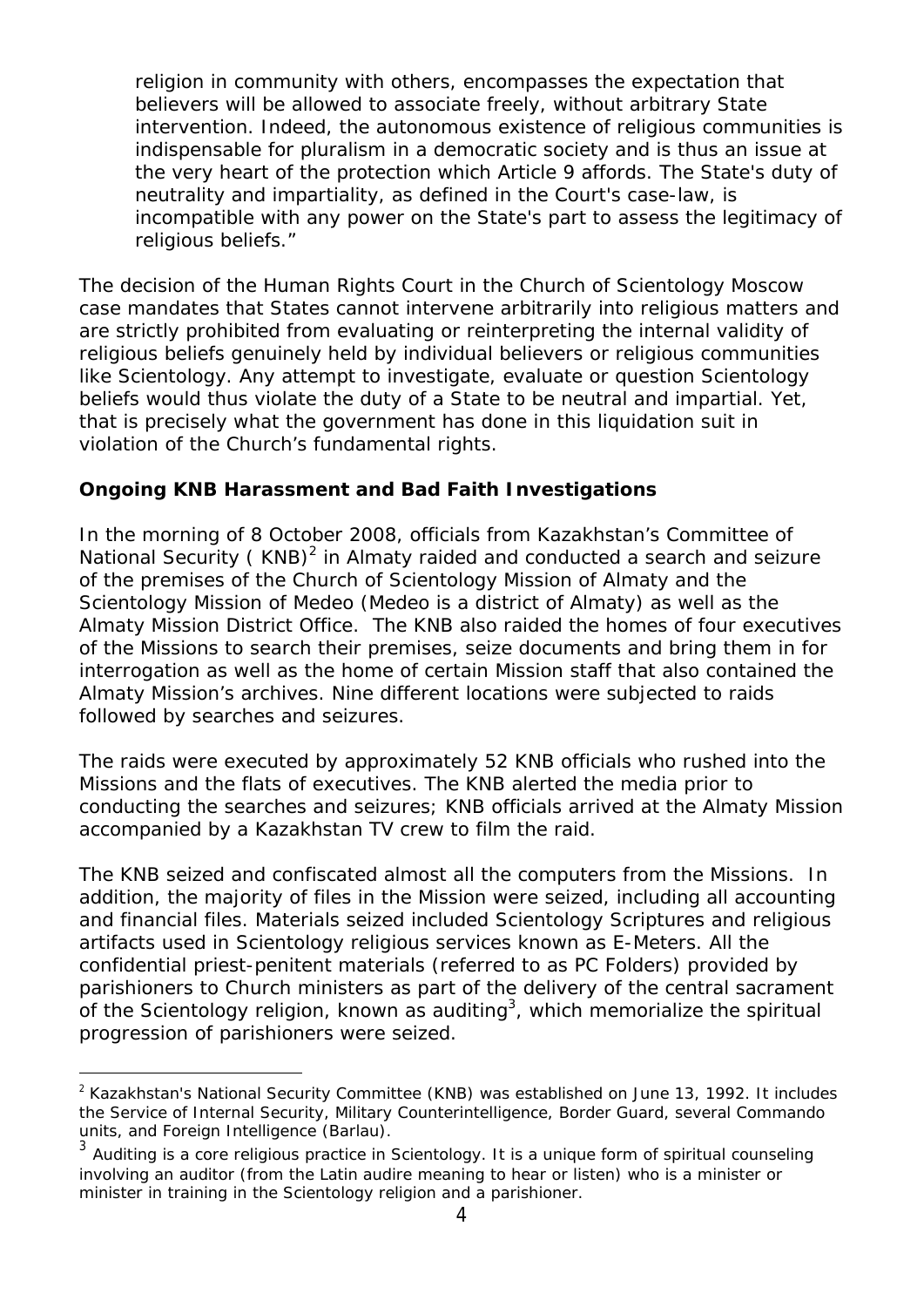These bad faith investigations aimed at disrupting the religion and its parishioners from manifesting their faith remain ongoing.

Numerous verbal and written complaints have been lodged by the Mission, Church staff and parishioners about the violation of their fundamental rights, including the violation of their right to religious freedom based on the seizure of their private priest-penitent confessional folders and other religious materials. These complaints also detail the ongoing mistreatment of parishioners and Church officials by the KNB in interrogations and further seizures of religious artifacts and materials.

KNB officers have repeatedly threatened and attempted to intimidate Scientologists during the interrogation process. KNB officers have warned staff members that they will be imprisoned for a long time unless they "turn against" the Mission and their religion. KNB officers have also attempted to force Scientologists to watch a DVD containing propaganda denigrating the religion in an effort to persuade them to leave the Church.

On 10 February 2009, KNB officers appeared at the Almaty Church of Scientology Mission with a decree to seize E-meters and proceeded to do so, disrupting ongoing religious services in the process of this latest seizure. As the E- meter is a religious artifact necessary for the delivery of the central sacrament of the Scientology religion, these continuing seizures are designed to effectively shut down the religious activities of the Church. Likewise, harassing KNB interrogations of Mission officials and parishioners continue, with numerous interrogations occurring in February and March 2009. In March 2009, the Karaganda Bureau of Human Rights accepted the complaints filed by Mission staff and parishioners concerning their mistreatment. The Bureau has opened its own investigation.

The resulting indictment issued against the Mission Holder attacks the use of the E-Meter in the core religious practice of auditing, recasting purely religious and spiritual pursuits as "unlicensed" commercial activity. The interrogation of witnesses continued through June 2009 and resulted in the case being sent back for further investigation on June 29. Court personnel have informed the Church's attorneys of the tremendous pressure the court is under to render a decision against the Scientologists.

The UN Declaration on the Elimination of All Forms of Intolerance and of Discrimination based on Religion or Belief makes it quite clear that necessary articles and materials related to religious rites in matters of religion and belief such as the E-meter are included within the ambit of freedom of religion. Article 6 of the Declaration states that the right to freedom of religion or belief shall include, *inter alia*, the following freedoms:

(c) To make, acquire and use to an adequate extent the necessary articles and materials related to the rites or customs of a religion or belief.

j